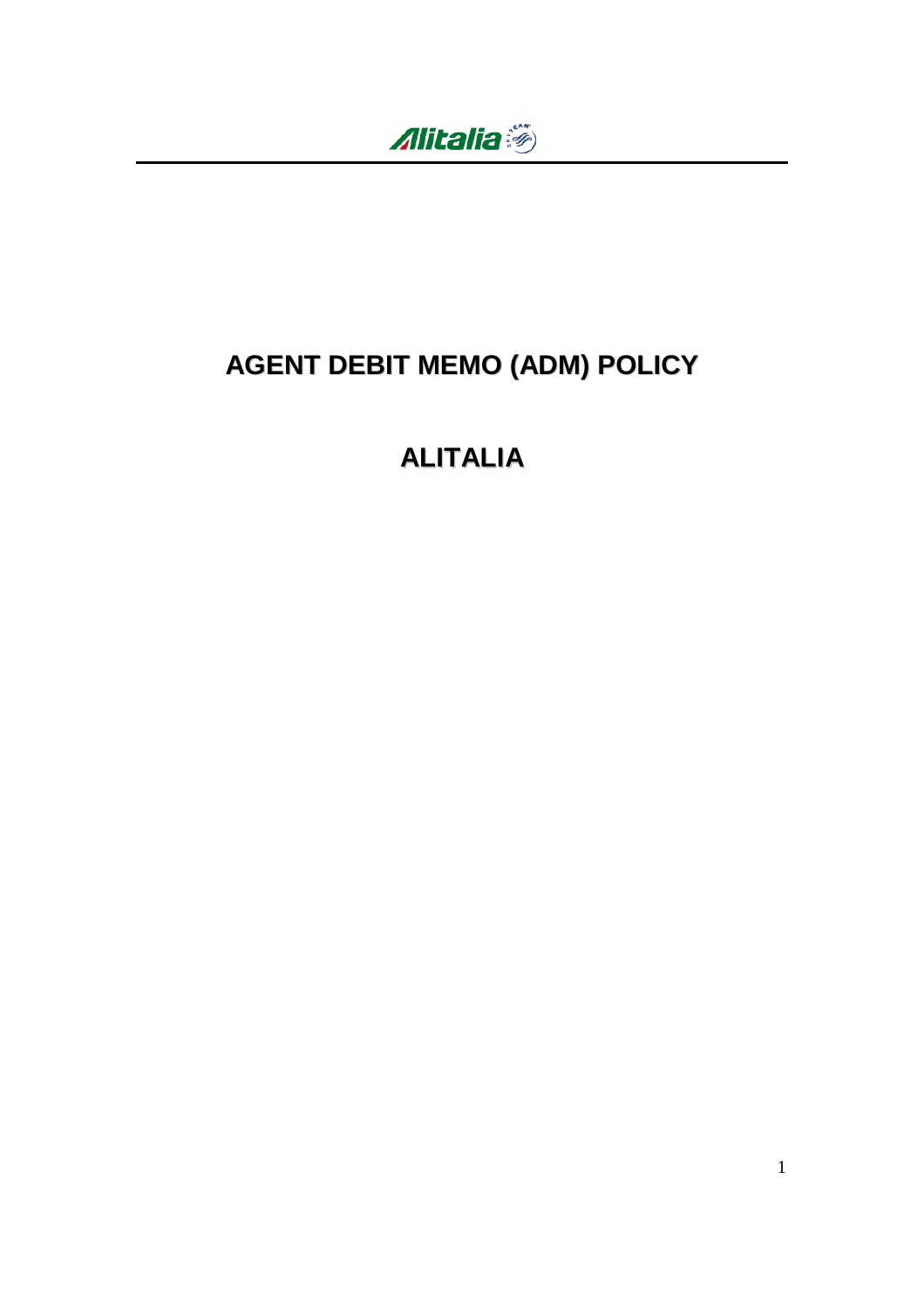

## **ALITALIA AGENCY DEBIT MEMO (ADM) POLICY Revision date January 01st, 2015**

Dear Agent,

With this document ALITALIA (from now on referred to as the Carrier) publishes the updated policy on AGENCY DEBIT MEMO (ADM), with reference to the provisions of IATA Resolutions 850m and 818g dated 01 June 2014.

This notice replaces any previous one with effect from January 01<sup>st</sup>, 2015.

#### **PREAMBLE**

We remind that the Agent is responsible for the proper issuance of tickets, in compliance with tariffs, rules, general conditions of carriage and instructions provided by the Carrier. Travel Agent obligations are described in IATA Resolution 824.

The Agent is asked to inform passengers that the Carrier reserves the right to make inspections concerning the use of Traffic Documents and to demand, if needed, the payment of the difference between the fare paid and the applicable one. In case of refusal, the boarding may be denied.

The Agent should also inform passengers that the Carrier will honour every flight coupon only when correctly used, following the right sequence and from the point of origin as per fare calculation shown on the ticket. Therefore, any irregular use of ticket or flight coupons sequence will invalidate the whole Traffic Document.

In case of flight / date / booking class change, made after ticket issuance, whenever the payment of a charge or a difference is needed, the ticket must be reissued. Tickets can be revalidated if changes of flight/date are in the original booking class and/or if any applicable penalties are paid through the issuance of a VMPD/EMD-S.

ADMs are a legitimate accounting tool to be used by the Carrier to collect amounts or make adjustments to Agent transactions related to the issuance and use of Traffic Documents issued by the Agent, regardless of which airlines are included in ticket itinerary. Subject to agreement with the Agent, alternative uses of ADMs may exist: an ADM could also be issued for debits that are not directly related to Traffic Documents, e.g. deposits or penalties for group sales.

Unless justified evidence to the contrary, the agent owes the Carrier the amount shown on the ADM as per memo reason. The Carrier will endeavour to provide as much information and detail about the reason a charge is being made in order to ensure its accuracy.

The purpose of the audit is to minimize the irregularities in issuing / managing tickets. Therefore, if the volume and types of anomalies are deemed to be above average, the Carrier will agree with the Agent concerned the most suitable solution.

We finally remind you that the present policy outlines as intervention areas all the malpractices related to bookings, issues and usage which produce a loss of revenues for the Company. Hence it must be considered totally distinct from the ADM GDS Efficiency Policy which instead refers to the proper usage of the GDS.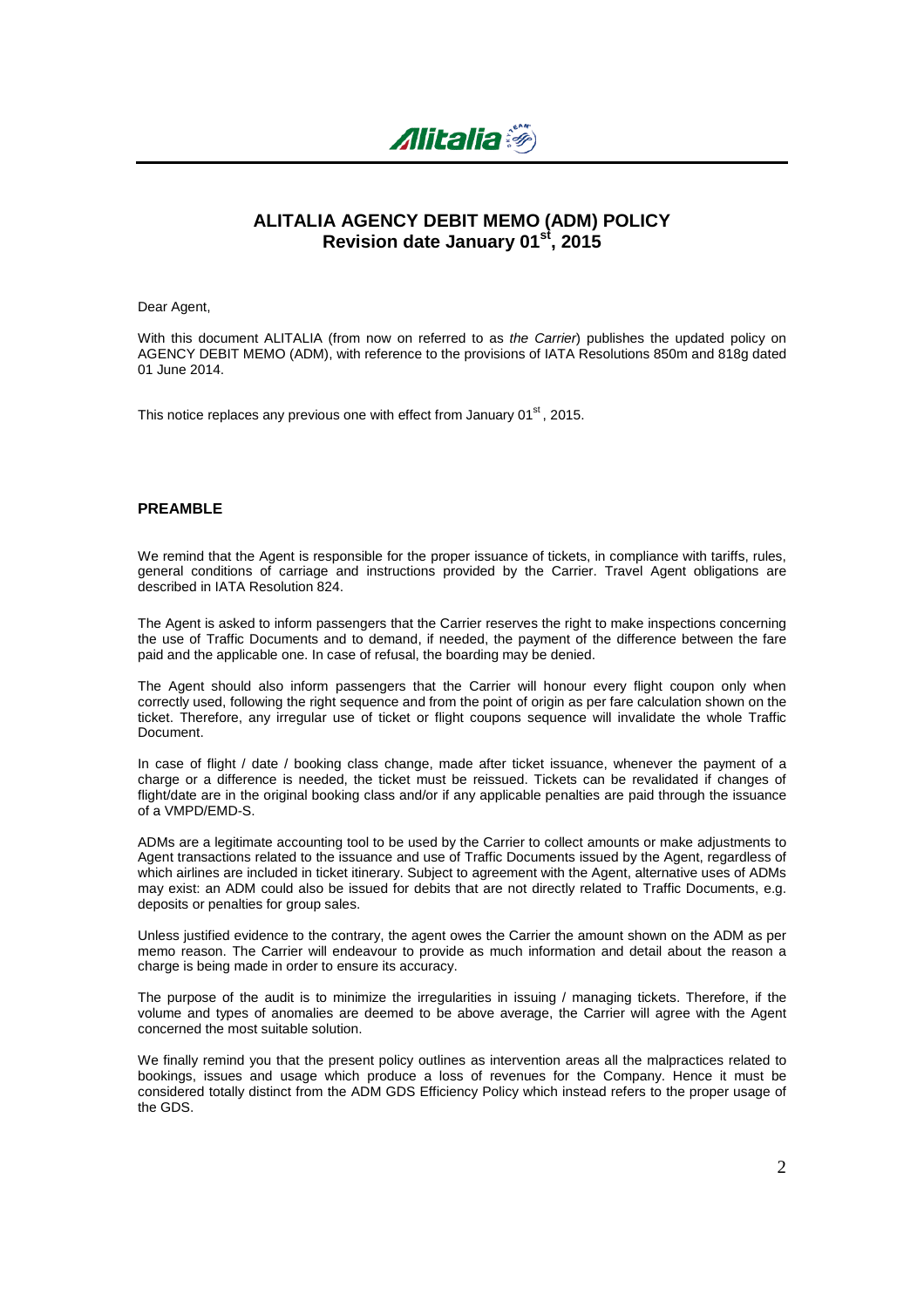

#### **ADM ISSUANCE**

ADMs will be processed through the BSP and issued within 9 months of the final travel date or the expiry date of the document, when the final travel date cannot be established. To adjust incorrectly issued refunds, an ADM may be issued within 9 months of the BSP remittance date on which the document was settled. Any charge due beyond this period will be handled directly between the Carrier and the Agent.

ADMs will be issued for each specific transaction; however, more than one transaction can be included in one ADM if the reason for the charge is the same for the same agent.

If different and unrelated charges apply, more than one ADM may be issued by the Carrier in relation to the same original ticket. For any ADM issued\* through BSPlink, the date of issue is considered as the date of receipt by the Agent. A daily monitoring of ADMs through BSPlink is highly recommended to the Agents.

The Carrier will provide the e-mail address in the Airline Contact box for each ADM: this address should not be used to start disputes. Any dispute should be handled directly through BSPlink, in order to allow a more efficient and timely management of disputes, indeed.

### **CRITERIA FOR CHARGE**

#### **Minimum Amount**

The minimum amount fixed for the issuance of a single ADM is **8.00 €** (or equivalent amount in local currency), excluding taxes / fees / charges for which the debit memo may be of lower value as well. Differences that are lower than the amount above mentioned, related to more transactions of the same kind and with the same memo reason, may be included in one single ADM.

#### **Administrative fees**

To cover the cost of the audit process, the Carrier will levy for each ADM a handling fee of **20,00 €** (or equivalent amount in local currency), identifiable by the MF code (malpractice fee). For charges which are lower than the minimum amount, included in one single ADM, the Carrier will apply only once the handling fee. This charge will be reversed only upon full acceptance of the dispute for wrong ADM issuance.

#### **Reservations**

The Carrier carries out systematic booking control by paying special attention to any incorrect procedure that may cause malpractice regardless of ticket issuance, thus generating a revenue loss and for which an ADM may be raised. We want to specify that, as indicated in the preliminary remarks, for any action and/or ADM related to the proper GDS usage, you must refer to what is contained in the ADM GDS Policy.

To avoid ADM, we recommend what follows:

Duplicate booking / dupe segments / alternative segments for the same passenger:

Do not create duplicate booking for the same passenger and provide to remove any excess segment/booking at the same time of the new one.

#### Fictitious names / false ticket numbers:

Do not make reservations with fictitious names, or enter false ticket numbers. Bookings which contain fictitious names or ticket numbers will be screened. Once identified, such a booking is subject to automatic cancellation and a fee of **50,00 €** (or equivalent in local currency) will be applied per passenger booked.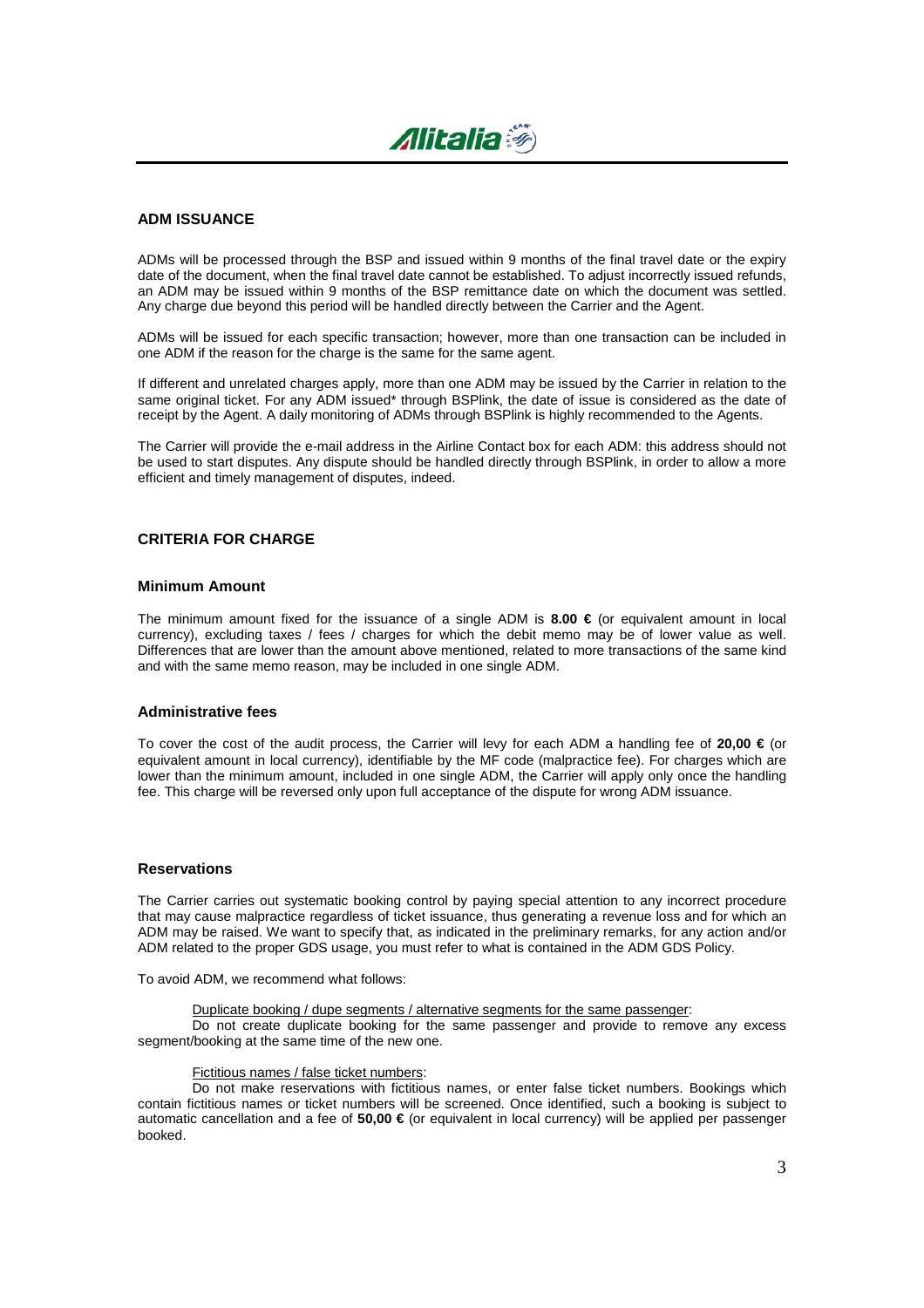

#### Training / Testing Bookings:

While training or testing, use only the testing areas provided by each system. Test bookings will be charged as fake name bookings (**50.00 €** per passenger booked or equivalent in local currency). Agents and GDS shall use Test Environment for training purposes. Creating bookings for training scope using active sell segment status codes is prohibited.

#### No-Show Bookings :

Non-ticketed bookings resulting to be No-Show will be charged **50,00 €** per passenger booked (or equivalent in local currency). A noshow booking which contains a ticket which is found to have been voided or refunded will be subject to the charge of "fake ticket number" in addition to the noshow fee.

#### Waiting lists:

Remove any excess segment which will not be used in case of confirmation from the waiting list.

#### Married Segments:

Agents must never break married segments. Agents that break married segments to the mere scope of gaining access to otherwise unavailable classes will be charged with ADM. In case of married segment violation to gain access, the Carrier will issue ADM and apply the following penalties: **350,00 €** (or equivalent amount in local currency).

It is considered Married Segment Abuse also the act of booking an O&D in separate availability requested per leg.

#### Block Space by Individual Bookings:

No block space allowed by means of many individual bookings instead of the established group procedure. Such bookings are subject to immediate cancellation without previous notice. In case of already ticketed block space reservations, the carrier will apply an ADM of **100,00 €** per each passenger exceeding the regular individual booking amount (10).

#### Churning:

Do not make excessive and repeated booking and cancellation with the following purpose:

- Avoiding the application of Ticketing Time Limit
- Forcing the access with input not allowed
- Achieving the CRS productivity target.

Repeated cancelling and rebooking of space is often done to circumvent ticketing time limits. Participating in this activity prevents other agencies from selling available space and ultimately blocks seats from all of our customers. The carrier reserves the right to send ADM of **50,00 €** for each reservation where this repeated cancelling and rebooking actions exceed an acceptable level (5). To avoid debit memos associated with these booking infractions, please refrain from engaging in this activity.

Above fees are applied on all classes on AZ/AP/XM/VE operated flight or code-share flight under AZ/AP/XM/VE flight number. The policy aims at offering Agents and Customers a better seat availability by reducing the bookings which are not materialized or are not handled in a proper manner, but are merely blocking up the valuable seats.

#### **Tickets issue, reissue, revalidation and refunds**

The Carrier will charge the lower or missing collection of fare, taxes, fees, charges, rbd violation, comparing them to the applicable amounts in effect on the date of ticket issue or reissue. In case of incorrect application of the tariff (e.g. booking class abuse), the difference will be calculated to the next applicable fare, considering the whole ticket itinerary.

The proper applicable fare basis, tour code, ticket designator, corporate information (if any) should always be shown on the ticket. Taxes, fees, charges should not be merged into a single tax code, either on the ticket nor the refund. In case of wrong issuance, even if the amount collected was correct and the dispute approved, the Carrier will keep the administrative fee of **20,00 €** (or equivalent amount in local currency), to cover the costs incurred for ADM issuance, due to the wrong compilation of the ticket by the agent.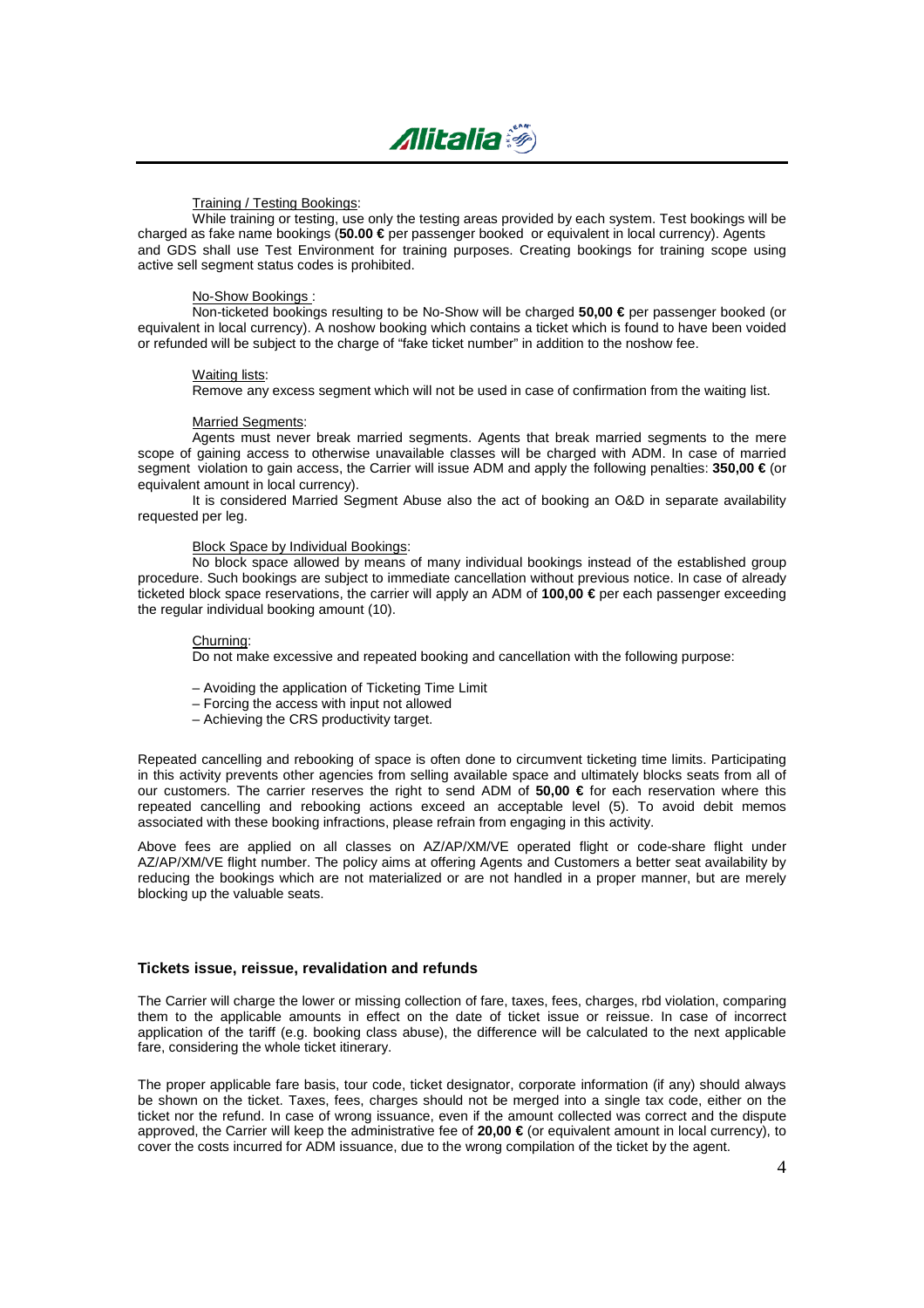

In case of wrong or omitted baggage allowance or of unjustified Piece Concept applied, an ADM will be sent, according to the following amounts:

| <b>Malpractice type</b>                        | <b>Domestic Itinerary</b> | <b>International</b><br><b>Itinerary</b> | <b>Intercontinental</b><br><b>Itinerary</b> |
|------------------------------------------------|---------------------------|------------------------------------------|---------------------------------------------|
| Wrong baggage – adult/child                    | $50 \in$                  | $50 \in$                                 | 100 €                                       |
| Omitted baggage – adult / child                | 50 €                      | $50 \in$                                 | $50 \in$                                    |
| Wrong or omitted baggage allowance -<br>infant | 25 €                      | 25 €                                     | 40 €                                        |

In case of use of VMPD/MCO it is mandatory to enter the number of that document into the endorsement box of every reissued ticket. In case of use of EMD-S, it is mandatory to enter the conjunction ticket number into the EMD-S document. The VMPD/EMD-S/MCO must be correctly filled in all part. In case of wrong compilation or omitted document number, the Company will debit a fee of **25,00 €** (or equivalent amount in local currency) in additional to the malpractice fee of **20,00 €.** The same amount, or equivalent amount in local currency, will be applied to tickets issued without the respect of all issue/reservation rules of the fare construction (for example without the MCT).

The agent shall ensure that the maximum permitted mark-up is observed when using the airline credit card merchant number. The total credit card charge cannot exceed 25% of the net fare value. Mark ups higher than 25% transacted on credit cards through the airline merchant number will be recovered by Alitalia through ADM.

Additionally a malpractice fee equivalent to **20,00 €** converted to Canadian dollars will be charged.

For Refund for medical reason, it has to be certificated to the Carrier.

The exchange rate will be recalculated.

#### **Airport control**

Alitalia reserves the right to make inspections at the Airport to verify the respect of Fare Rules, the carriers General Conditions of Carriage, the use of Traffic Documents and to demand, if needed, the payment of the difference between the fare paid and the applicable one. In case of refusal, the boarding will be denied.

The Agent is responsible for the proper issuance of tickets, in compliance with tariffs, rules, fare basis/ticket designators, tour codes, baggage allowance, General Conditions of Carriage etc. and he has also the responsibility to inform the passenger accordingly.

The Agent is also obliged to check the passenger's eligibility for typological fares (e.g. Seaman, Resident, Government) or Tour-Operator fares, before issuing a ticket and to inform the passenger that the proof of eligibility may be requested by the Airline at any time. In case of established ineligibility, the Airline has the right to settle with the customer. ADM can be sent in case of responsibility of the Travel Agent (e.g: in case of passengers holding tickets with special Tour Operator Fares without being eligible to travel with such Fares).

Especially concerning Tour Operator fares when passenger is not eligible for check-in an ADM will be sent to a Travel Agent as follows:

National: **70,00 €** for Ticket + **20,00 €** for malpractice fee International: **120,00 €** for Ticket + **20,00 €** for malpractice fee Intercontinental: **180,00 €** for Ticket + **20,00 €** for malpractice fee

The Agent is also obliged to warn passengers that the Carrier will honour every flight coupon only when correctly used, following the right sequence and from the point of origin as per fare calculation shown on the ticket, according to the General Condition of Carriage (Art. III). Therefore, any irregular use of ticket or flight coupons sequence will invalidate the whole Document.